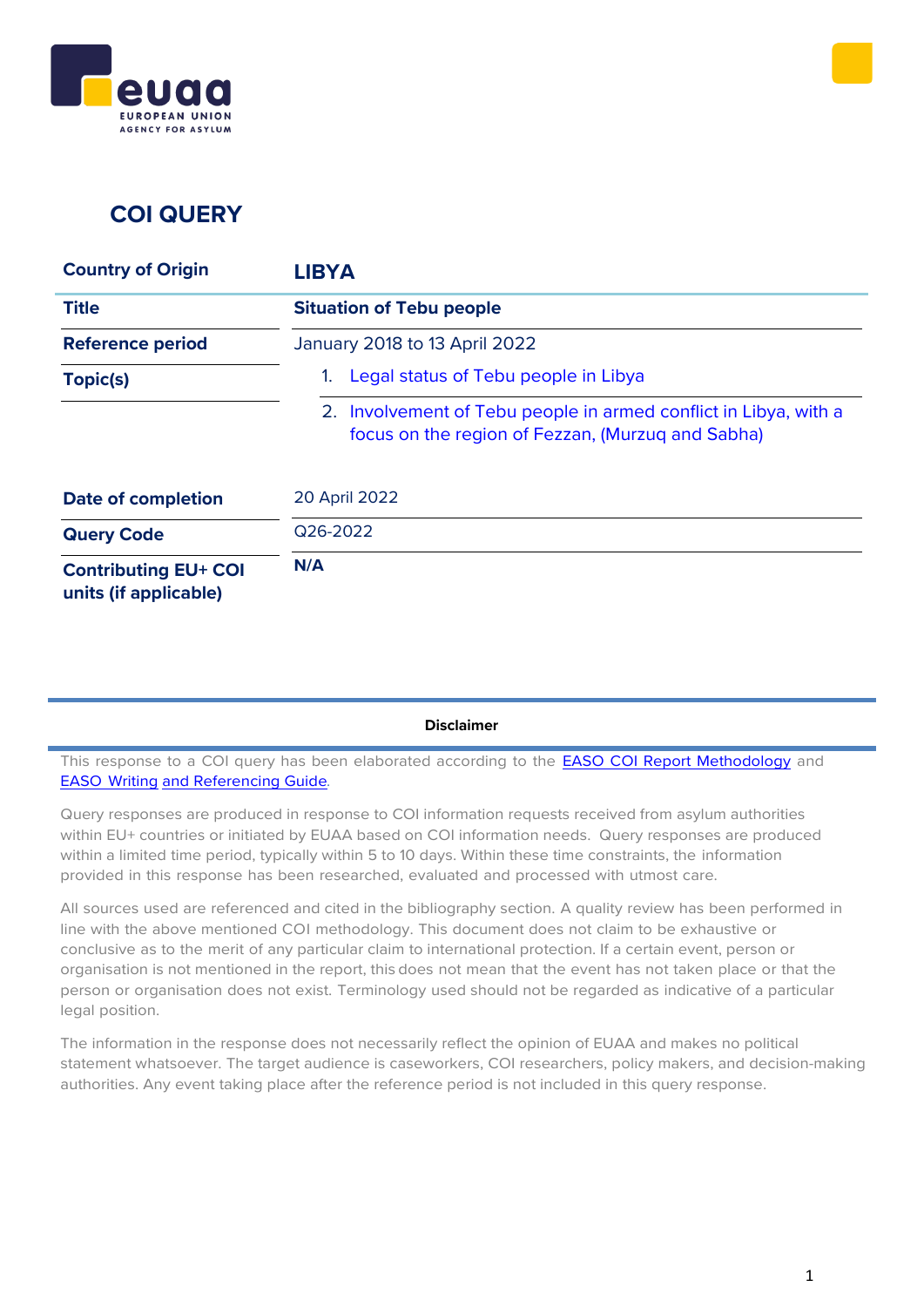



# **COI QUERY RESPONSE – LIBYA**

### **Situation of Tebu people**

#### <span id="page-1-0"></span>**1. Legal status of Tebu<sup>1</sup> people in Libya**

The Tebu is a non-Arab ethnic minority residing in areas of Sudan, Niger, Chad and the south of Libya.<sup>2</sup> Minority Rights Group International (MRGI) noted in 2018 that there were 'at least 12 000-15 000 Tebu in Libya'<sup>3</sup>, while in 2021, the International Work Group for Indigenous Affairs (IWGIA) reported that there were around 50 000 Tebu in Libya.<sup>4</sup>

During Gaddafi's rule and the so-called 'Arabisation' policies conducted by his regime, non-Arab communities, including the Tebu people, were marginalised. <sup>5</sup> Minorities such as the Tebu and Tuareg were deprived of their citizenship rights 'after the regime returned the Aouzou strip along the Libya-Chad border to Chad in 1994'<sup>6</sup> During the uprising, the Gadhafi regime cancelled the 1996 decree that revoked Libyan nationality to all those associated with Aouzou<sup>7</sup>, and 'many Tebu, in particular, were able to regularise their status between 2011 and 2013'.<sup>8</sup>

However, according to the 2018 multisector needs assessment by REACH Initiative<sup>9</sup>, the 'claims to citizenship by Tuareg, Tebu and Amazigh groups in the south have been further hampered following the implementation of the National Number in 2013<sup>10</sup>, whereby people of

<sup>1</sup> Among the sources consulted the following spellings were found: Tebu, Toubou, Tabu, Tubu, Teda. For ease of reference, the spelling 'Tebu' will be used throughout the document

<sup>&</sup>lt;sup>2</sup> Al, Libya: Historic discrimination threatens right to health of minorities in the south amid COVID-19, 20 April 2020, [url;](https://www.amnesty.org/en/latest/news/2020/04/libya-historic-discrimination-threatens-right-to-health-of-minorities-in-the-south-amid-covid19/) IWGIA, Indigenous peoples in Libya 2021, 18 March 2021, [url;](https://iwgia.org/en/libya/4230-iw-2021-libya.html#_ftn5) REACH Initiative, Libya; Ubari Area-Based Assessment (ABA); August 2021, August 2021[, url,](https://www.impact-repository.org/document/reach/484f3549/REACH_LBY_Report_ABA-Ubari_August-2021_EN.pdf) p. 5

<sup>&</sup>lt;sup>3</sup> MRGI, Libya: Tebu, last updated July 2018[, url](https://minorityrights.org/minorities/tebu/)

<sup>&</sup>lt;sup>4</sup> IWGIA, Indigenous peoples in Libya 2021, 18 March 2021, <mark>url</mark>

<sup>5</sup> Van Waas, L., The Stateless Tebu of Libya? Report of the Middle East and North Africa Nationality and Statelessness Research Project, in Tilburg Law School Legal Studies Research Paper Series, No. 012/2013, May 2013, [url,](https://deliverypdf.ssrn.com/delivery.php?ID=145065017119118025101127020072010027008078002074040050125080065031026030111065012099043027042032027032054068121016008003029127040087059020045092093100005075007076018007075006068069088024112122113124070126119019111124006079122124102069119021101008007&EXT=pdf&INDEX=TRUE) p. 5; MRGI, Libya: Tebu, last updated July 2018, [url;](https://minorityrights.org/minorities/tebu/) UN HRC, Summary of Stakeholders' submissions on Libya; Report of the Office of the United Nations High Commissioner for Human Rights [A/HRC/WG.6/36/LBY/3], 28 February 2020[, url,](https://digitallibrary.un.org/record/3863476) para. 83; IWGIA, Indigenous peoples in Libya 2021, 18 March 2021[, url;](https://iwgia.org/en/libya/4230-iw-2021-libya.html#_ftn5) USDOS, 2021 Country Report on Human Rights Practices: Libya, 12 April 2022, [url](https://www.state.gov/reports/2021-country-reports-on-human-rights-practices/libya)

<sup>&</sup>lt;sup>6</sup> USDOS, 2021 Country Report on Human Rights Practices: Libya, 12 April 2022, [url](https://www.state.gov/reports/2021-country-reports-on-human-rights-practices/libya)

<sup>7</sup> Van Waas, L., The Stateless Tebu of Libya? Report of the Middle East and North Africa Nationality and Statelessness Research Project, in Tilburg Law School Legal Studies Research Paper Series, No. 012/2013, May 2013, [url,](https://deliverypdf.ssrn.com/delivery.php?ID=145065017119118025101127020072010027008078002074040050125080065031026030111065012099043027042032027032054068121016008003029127040087059020045092093100005075007076018007075006068069088024112122113124070126119019111124006079122124102069119021101008007&EXT=pdf&INDEX=TRUE) p. 12; MRGI, Libya: Tebu, last updated July 2018, [url](https://minorityrights.org/minorities/tebu/)

<sup>8</sup> Valerie Stocker, 'Citizenship on Hold in Libya: Undetermined Legal Status and Implications for Libya's Peace Process', European Institute of Peace, July 2019, [url,](http://www.eip.org/wp-content/uploads/2020/06/Citizenship-on-hold-EIP-policy-paper-July-2019.pdf) p.8

<sup>9</sup> REACH is a joint initiative of two international non-governmental organizations - ACTED and IMPACT Initiatives and the UN Operational Satellite Applications Program (UNOSAT). REACH's mission is to strengthen evidencebased decision making by aid actors through efficient data collection, management and analysis before, during and after an emergency see REACH Initiative, 2018 Multi-Sector Needs Assessment, 5 February 2019, [url,](https://reliefweb.int/sites/reliefweb.int/files/resources/reach_lby_report_msna_february_2019_0.pdf) p. 3  $10$  Under this system, every Libyan is meant to have a unique personal identification number, which became the new hallmark of citizenship see Valerie Stocker, 'Citizenship on Hold in Libya: Undetermined Legal Status and Implications for Libya's Peace Process', European Institute of Peace, July 2019, [url,](http://www.eip.org/wp-content/uploads/2020/06/Citizenship-on-hold-EIP-policy-paper-July-2019.pdf) p. 9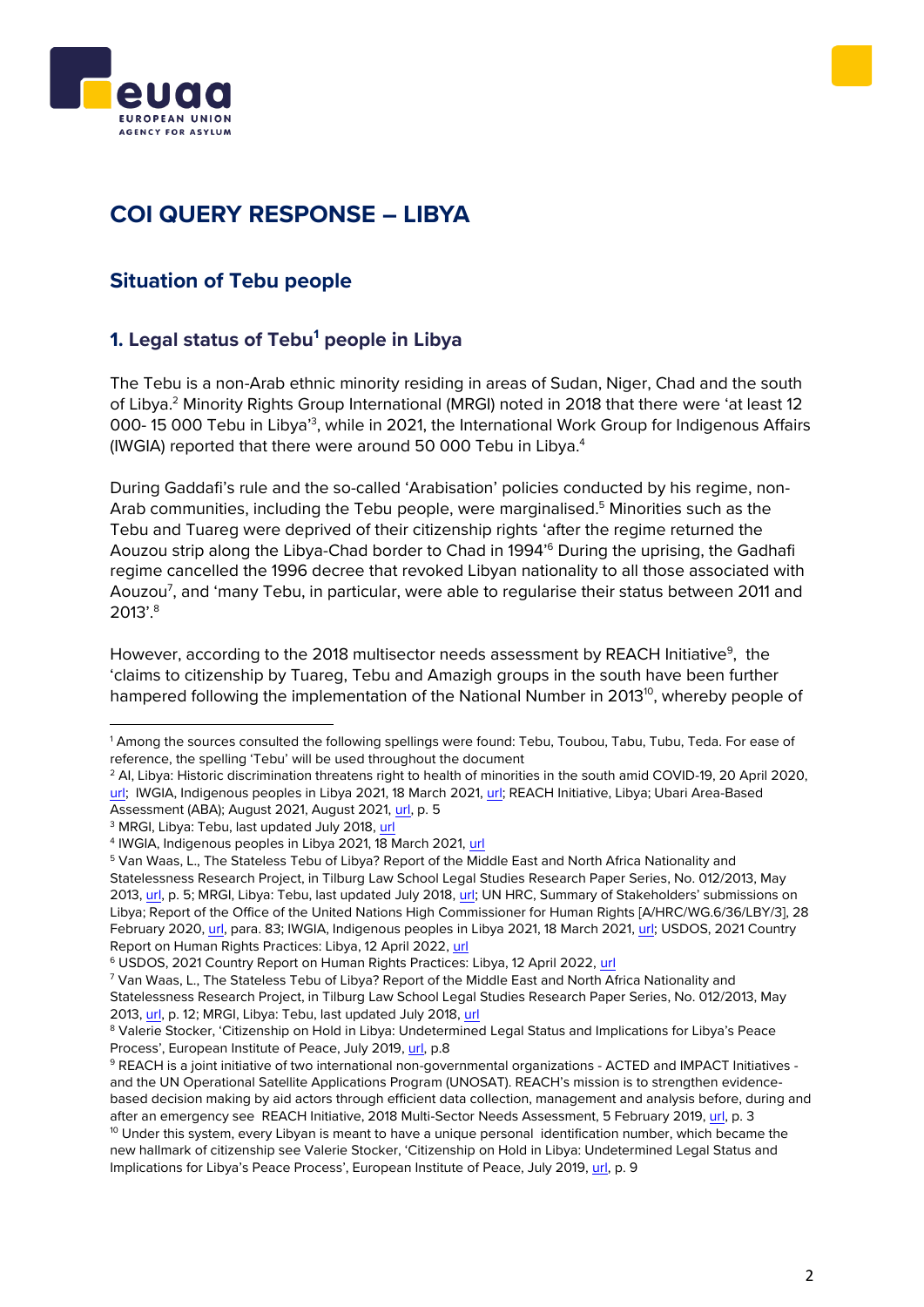



undetermined legal status lost the right to receive government salaries'. The same source reported the following:

'Civil registry records and documentation are in many instances a prerequisite to accessing education, healthcare, legal representation, voting rights and food subsidies and have historically unequally impacted Libyan's in the south of the country such as Tebu and Amazigh populations who struggled to gain citizenship'.<sup>11</sup>

According to a 2019 research study by Valerie Stocker, a researcher focusing on Libyan affairs<sup>12</sup>, the 2013 national number reform has restricted people of undermined legal status, particularly in South Libya, from accessing most public services and basic subsidised food items, as well as humanitarian assistance.<sup>13</sup>

The United Nations Office for the Coordination of Humanitarian Affairs (UN OCHA) noted that, as of 2020, 'marginalized communities, particularly those like the Tebu and Tuareg from southern Libya, continued to be at risk of statelessness due to lack of civil status and documentation'. <sup>14</sup> In April 2020, Amnesty International noted that the lack of documentation, has restricted Tebu and Tuareg people from accessing public healthcare system, while the economic consequences of lack of identity documents left them unable to cover medical expenses privately.<sup>15</sup>

Although the 2017 draft constitution 'called for the protection and promotion of the Amazigh, Tuareg and Tebu languages'<sup>16</sup>, and the Constitution Drafting Assembly (CDA) featured two reserved seats each for three non-Arab ethnic minority groups, namely Amazigh, Tebu, and Tuareg<sup>17</sup>, the representatives of the aforementioned groups rejected the draft for failing to recognise the status of their communities.<sup>18</sup>

In its report covering the human rights situation in 2021, the United States Department of State (USDOS) reported that 'several Tebu and Tuareg communities received substandard or no services from municipalities and lacked national identity numbers'. In addition, members of these ethnic minorities also 'faced widespread social discrimination, and suffered from hate speech and identity-based violence.' The same source also noted that 'government officials and journalists often distinguished between "local" and "foreign" populations of Tebu and Tuareg in the south and advocated expulsion of minority groups affiliated with political rivals

<sup>14</sup> UNOCHA, Libya Humanitarian Needs Overview 2021 (December 2020), December 2020, [url,](https://www.humanitarianresponse.info/sites/www.humanitarianresponse.info/files/documents/files/hno_2021-final.pdf) p. 72

<sup>11</sup> REACH Initiative, 2018 Multi-Sector Needs Assessment, 5 February 2019, [url,](https://reliefweb.int/sites/reliefweb.int/files/resources/reach_lby_report_msna_february_2019_0.pdf) p. 77

<sup>&</sup>lt;sup>12</sup> Valerie Stocker, 'Citizenship on Hold in Libya: Undetermined Legal Status and Implications for Libya's Peace Process', European Institute of Peace, July 2019, [url,](http://www.eip.org/wp-content/uploads/2020/06/Citizenship-on-hold-EIP-policy-paper-July-2019.pdf) p. 2

<sup>&</sup>lt;sup>13</sup> Valerie Stocker, 'Citizenship on Hold in Libya: Undetermined Legal Status and Implications for Libya's Peace Process', European Institute of Peace, July 2019, [url,](http://www.eip.org/wp-content/uploads/2020/06/Citizenship-on-hold-EIP-policy-paper-July-2019.pdf) p. 13

<sup>&</sup>lt;sup>15</sup> Al, Libya: Historic discrimination threatens right to health of minorities in the south amid COVID-19, 20 April 2020, [url](https://www.amnesty.org/en/latest/news/2020/04/libya-historic-discrimination-threatens-right-to-health-of-minorities-in-the-south-amid-covid19/)

<sup>&</sup>lt;sup>16</sup> BTI, 2022 Country Report Libya, 23 February 2022, [url](https://bti-project.org/en/reports/country-report/LBY)

<sup>&</sup>lt;sup>17</sup> Freedom House: Freedom in the World 2022 - Libya, 28 February 2022, [url](https://freedomhouse.org/country/libya/freedom-world/2022)

<sup>&</sup>lt;sup>18</sup> ICJ, Women's Human Rights in the Libyan Draft Constitution: Ensuring equality, overcoming discrimination,

October 2021, [url,](https://www.icj.org/wp-content/uploads/2021/10/Libya-Women-in-Constitution-publications-legal-briefings-2021-ENG.pdf) p. 5, Footnote 7; USDOS, 2021 Country Report on Human Rights Practices: Libya, 12 April 2022, [url](https://www.state.gov/reports/2021-country-reports-on-human-rights-practices/libya)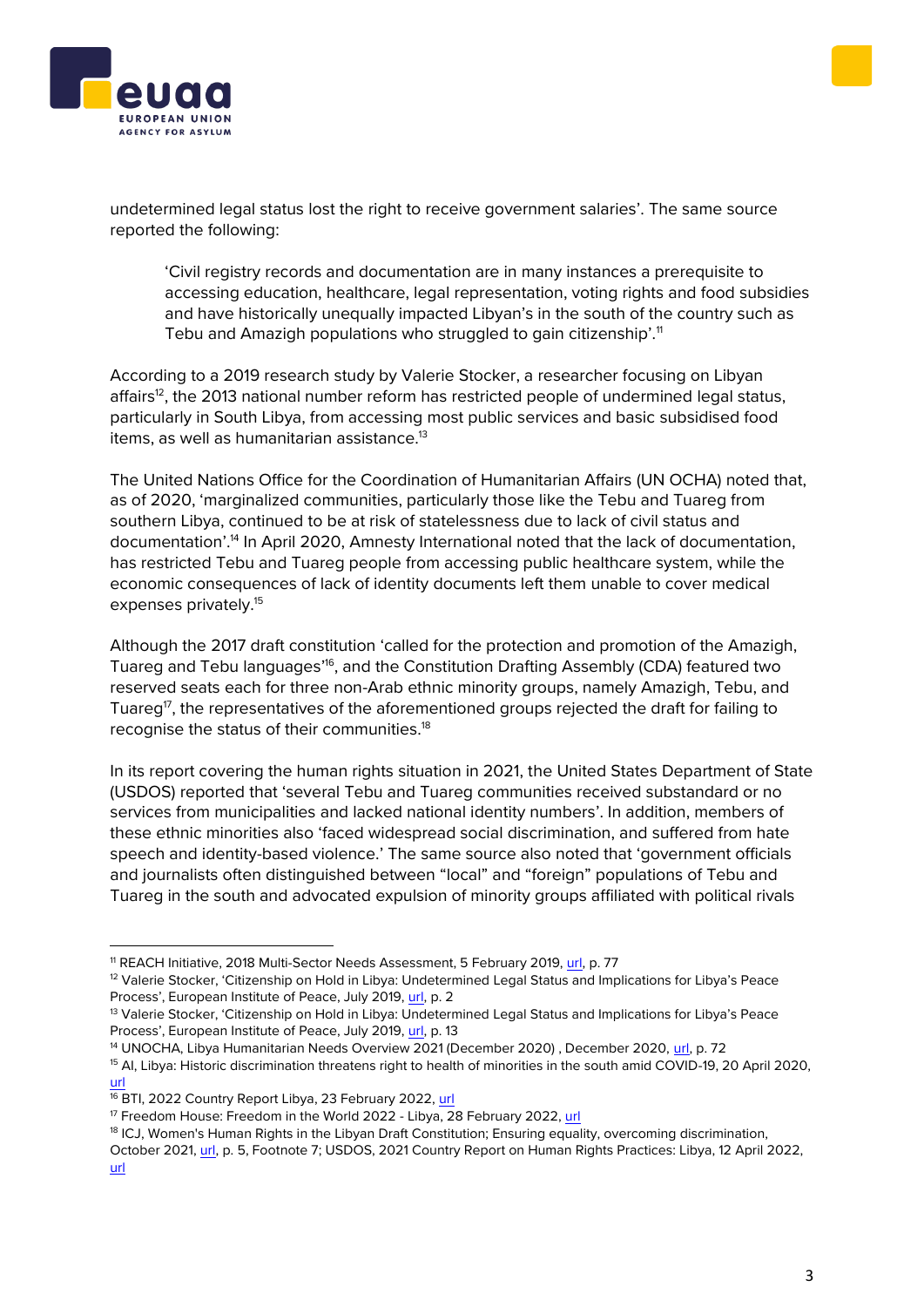



on the basis they were not truly "Libyan".<sup>19</sup> Ethnic minorities, including the Tuareg and the Tebu people, have also faced societal discrimination during the reporting period<sup>20</sup>, with Tebu people in southern Libya reportedly not having access to universities<sup>21</sup> and hospitals due to harassment from Arab tribes that control the areas.<sup>22</sup>

#### <span id="page-3-0"></span>**2. Involvement of Tebu people in armed conflict in Libya, with a focus on the region of Fezzan, (Murzuq and Sabha)**

According to sources from 2018, the region of Fezzan was under the 'de facto' control of the southern tribes, namely the Tebu, the Tuareg<sup>23</sup>, which at times affiliated with the Government of National Accord (GNA) or Libyan National Army (LNA), without any specific loyalty to either parties.<sup>24</sup> Although the Tebu were reported to be aligned initially with Haftar's LNA, their stance changed due to a series of factors, including the LNA's policy of courting Arab tribes opposed to the Tebu, the establishment of the United Nations-backed GNA in 2016 and their aspiration to align with the 'legitimate' Tripoli government<sup>25</sup>, as well as Haftar's denunciation of all Tebu armed groups as Chadian<sup>26</sup> rebel armed groups.<sup>27</sup>

Between late January and August 2018<sup>28</sup>, the city of Sabha was subject to inter-communal violence between the Tebu and Awlad Suleiman communities, which escalated throughout the month of March, while the LNA moved military equipment into the area.<sup>29</sup> In May 2018, the Tebu militias conquered the castle of Sabha from the 6<sup>th</sup> Brigade, 'the biggest Arab tribal militia in the city, after the LNA confirmed that the unit is officially part of its alliance'. $30$ 

In late January 2019, Haftar's forces 'embarked on a campaign to take control of the Fezzan' region, the source of Libya's major oil and water reserves.<sup>31</sup> In response, Tebu and Tuareg

<sup>&</sup>lt;sup>19</sup> USDOS, 2021 Country Report on Human Rights Practices: Libya, 12 April 2022, [url](https://www.state.gov/reports/2021-country-reports-on-human-rights-practices/libya)

<sup>&</sup>lt;sup>20</sup> USDOS, 2018 Country Report on Human Rights Practices: Libya, 13 March 2019, [url;](https://www.state.gov/reports/2018-country-reports-on-human-rights-practices/libya/) USDOS, 2020 Country Reports on Human Rights Practices: Libya, 30 March 2021[, url;](https://www.state.gov/reports/2020-country-reports-on-human-rights-practices/) USDOS, 2021 Country Report on Human Rights Practices: Libya, 12 April 2022, [url;](https://www.state.gov/reports/2021-country-reports-on-human-rights-practices/libya) Freedom House: Freedom in the World 2022 - Libya, 28 February 2022, [url](https://freedomhouse.org/country/libya/freedom-world/2022) <sup>21</sup> USDOS, 2021 Country Report on Human Rights Practices: Libya, 12 April 2022, [url](https://www.state.gov/reports/2021-country-reports-on-human-rights-practices/libya)

<sup>&</sup>lt;sup>22</sup> AI, Libya: Historic discrimination threatens right to health of minorities in the south amid COVID-19, 20 April 2020, [url](https://www.amnesty.org/en/latest/news/2020/04/libya-historic-discrimination-threatens-right-to-health-of-minorities-in-the-south-amid-covid19/)

<sup>&</sup>lt;sup>23</sup> Jamestown Foundation: Libya's Rogue Militias Keep the Country From Tackling Human Trafficking; Terrorism Monitor Volume: 16 Issue: 4, 26 February 2018, [url;](https://jamestown.org/program/libyas-rogue-militias-keep-country-tackling-human-trafficking/) BTI, 2018; Libya Country Report, 2018[, url,](https://bti-project.org/fileadmin/api/content/en/downloads/reports/country_report_2018_LBY.pdf) p. 5

<sup>&</sup>lt;sup>24</sup> Netherlands Ministry of Foreign Affairs: Country of origin information report on Libya, June 2020, [url,](https://www.government.nl/documents/directives/2020/06/30/country-of-origin-information-report-on-libya-june-2020) p. 15; Les clés du Moyen-Orient, L'ethnie Toubou à l'heure de la révolution. Les Toubous dans le conflit libyen (2/5), 22 June 2020, [url](https://www.lesclesdumoyenorient.com/L-ethnie-Toubou-a-l-heure-de-la-revolution-Les-Toubous-dans-le-conflit-libyen-2.html)

<sup>&</sup>lt;sup>25</sup> Les clés du Moyen-Orient, L'ethnie Toubou à l'heure de la révolution. Les Toubous dans le conflit libyen (2/5), 22 June 2020[, url](https://www.lesclesdumoyenorient.com/L-ethnie-Toubou-a-l-heure-de-la-revolution-Les-Toubous-dans-le-conflit-libyen-2.html)

<sup>&</sup>lt;sup>26</sup> Reuters, Drone strike on town in southern Libya kills at least 43: official, 5 August 2019[, url](https://www.reuters.com/article/us-libya-security-idUSKCN1UV144)

<sup>&</sup>lt;sup>27</sup> Clingendael Netherlands Institute of International Relations, Libya's Haftar and the Fezzan, January 2020, [url,](https://www.clingendael.org/sites/default/files/2020-01/Policy_Brief_Libyas_Haftar_and_the_Fezzan_Jan_2020.pdf) p. 3 <sup>28</sup> UN Security Council, 'United Nations Support Mission in Libya – Report of the Secretary-General' 24 August 2018[, url,](https://unsmil.unmissions.org/sites/default/files/sg-report-on-unsmil_s_2018_780_e.pdf) para. 14

<sup>&</sup>lt;sup>29</sup> UN Security Council, United Nations Support Mission in Libya – Report of the Secretary-General' [S/2018/780], 7 May 2018, [url,](https://digitallibrary.un.org/record/1639766) para. 15

<sup>30</sup> LVAk, IFK: Fact Sheet Libya; 25 April 2018 – 23 July 2018; No. 06, July 2018, [url,](https://www.bundesheer.at/pdf_pool/publikationen/fact_sheet_lby_06_engl.pdf) p. 2

<sup>&</sup>lt;sup>31</sup> Clingendael Netherlands Institute of International Relations, Libya's Haftar and the Fezzan, January 2020, [url,](https://www.clingendael.org/sites/default/files/2020-01/Policy_Brief_Libyas_Haftar_and_the_Fezzan_Jan_2020.pdf) pp. 1, 2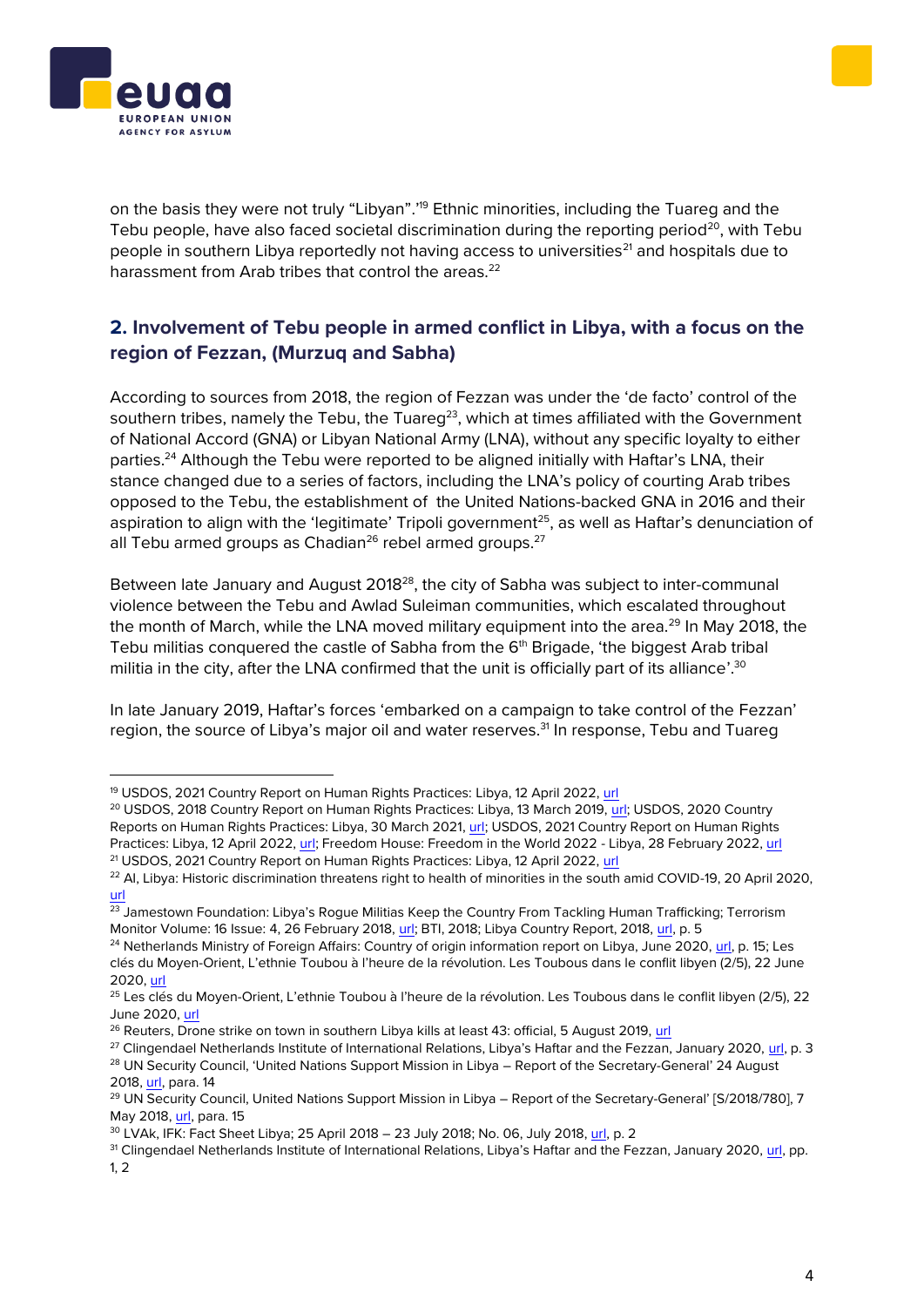



tribes formed an alliance under the GNA to halt the LNA advance.<sup>32</sup> In February 2019, supported by the Arab tribes namely the Fezzan, Awlad Suleiman and Zwai tribes, Haftar's armed forces besieged the city of Murzuq, a town which plays a key role in Libya's gold mining operations<sup>33</sup>, and re-established Al-Ahali domination for few days. After the withdrawal of the HAF in late February 2019, tensions escalated again and the Tebu retook control.<sup>34</sup> In early June 2019,15 people were reported killed in clashes in Murzuq. The attempts by the LNA to create parallel local authorities further increased tensions between local Al- Ahali and Tebu communities.<sup>35</sup>

On 4 August 2019, some 90 civilians were killed and over than 200 were injured in a drone attack launched by the LNA against Tebu neighborhoods, in Murzug.<sup>36</sup> According to a November 2019 letter from the UN Panel of Experts on Libya, the air strike was 'the result of an effort by the Al- Ahali to persuade the Haftar Armed Forces to support them against the Tebu'.<sup>37</sup> The same source noted that the tensions between the two communities exist due to:

'1) Tebu resentment of past Al-Ahali support for Gaddafi; 2) Al-Ahali support for HAF auxiliary forces led by the Awlad Suleiman and Zwai tribes; 3) Al- Ahali resentment towards the expansion of Tebu political and economic influence since 2011; 4) the restriction, or lack of access, of the Ahali community to the Tebu controlled local health services; 5) Ahali concerns that the Tebu are changing the demographic composition of the area; and 6) control over smuggling networks. The situation in the area is complex and fragile'.<sup>38</sup>

In its October 2021 report, the Independent Fact-Finding Mission on Libya by the UN Human Rights Council noted that: 'tensions between the Al-Ahali and Tebu communities have been ongoing in southern Libya since 2011 and culminated in confrontations in 2019 between armed groups from both communities in the context of the broader non-international armed conflict between the GNA and the LNA'.<sup>39</sup>

<sup>&</sup>lt;sup>32</sup> BTI, 2020 Country Report Libya, 29 April 2020, [url,](https://bti-project.org/fileadmin/api/content/en/downloads/reports/country_report_2020_LBY.pdf) p.4

<sup>33</sup> Clingendael Netherlands Institute of International Relations, Libya's Haftar and the Fezzan, January 2020[, url,](https://www.clingendael.org/sites/default/files/2020-01/Policy_Brief_Libyas_Haftar_and_the_Fezzan_Jan_2020.pdf) p. 3 <sup>34</sup> UN Security Council: Final report of the Panel of Experts on Libya established pursuant to Security Council

resolution 1973 (2011) [S/2019/914], 9 December 2019, [url,](https://digitallibrary.un.org/record/3838591) para. 4

<sup>35</sup> UN Security Council, United Nations Support Mission in Libya; Report of the Secretary-General [S/2019/682], 26 August 2019[, url,](file:///C:/Users/anastdo/Desktop/S/2019/682) para. 23

<sup>&</sup>lt;sup>36</sup> Guardian (the), Libya drone strike heightens fears of air war and risk of civilian deaths, 11 August 2019, url; UNOCHA, Libya: Communal Violence in Murzuq - Flash Update (As of 30 August 2019), 30 August 2019[, url,](https://reliefweb.int/sites/reliefweb.int/files/resources/20190830_Murzuq%20Flash%20Update%20FINAL.pdf) p. 1

<sup>&</sup>lt;sup>37</sup> UN Security Council: Final report of the Panel of Experts on Libya established pursuant to Security Council resolution 1973 (2011) [S/2019/914], 9 December 2019, [url,](https://digitallibrary.un.org/record/3838591) para. 2

<sup>&</sup>lt;sup>38</sup> UN Security Council: Final report of the Panel of Experts on Libya established pursuant to Security Council resolution 1973 (2011) [S/2019/914], 9 December 2019, [url,](https://digitallibrary.un.org/record/3838591) para. 3

<sup>&</sup>lt;sup>39</sup> UN HRC, Report of the Independent Fact-Finding Mission on Libya [A/HRC/48/83], 1 October 2021, [url,](https://reliefweb.int/sites/reliefweb.int/files/resources/A-HRC-48-83-AUV-EN.pdf) para. 51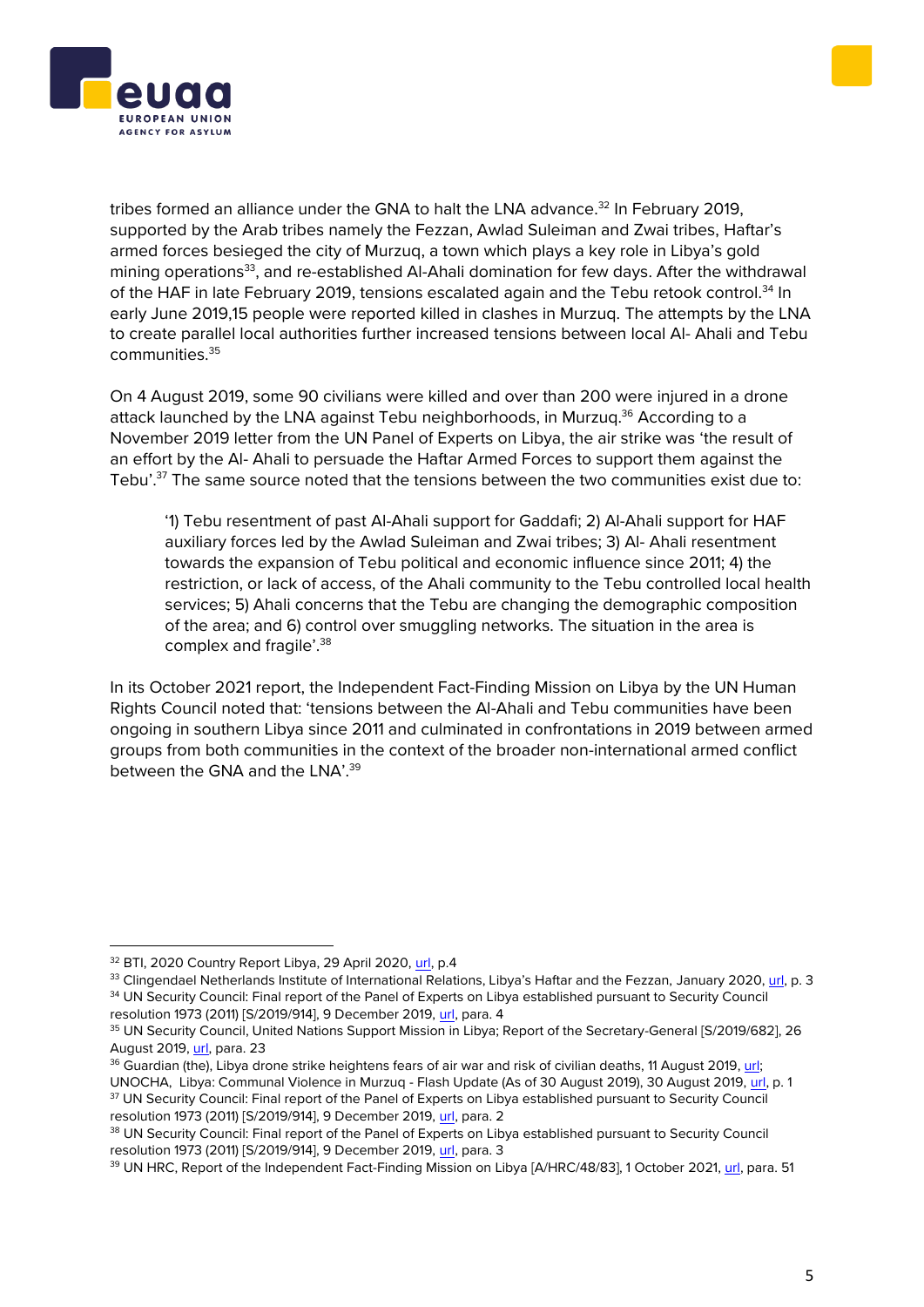



## **BIBLIOGRAPHY**

AI (Amnesty International), Libya: Historic discrimination threatens right to health of minorities in the south amid COVID-19, 20 April 2020,

[https://www.amnesty.org/en/latest/news/2020/04/libya-historic-discrimination-threatens-right](https://www.amnesty.org/en/latest/news/2020/04/libya-historic-discrimination-threatens-right-to-health-of-minorities-in-the-south-amid-covid19/)[to-health-of-minorities-in-the-south-amid-covid19/,](https://www.amnesty.org/en/latest/news/2020/04/libya-historic-discrimination-threatens-right-to-health-of-minorities-in-the-south-amid-covid19/) accessed 15 April 2022

BTI (Bertelsmann Stiftung's Transformation Index), 2018 Libya Country Report, 2018, [https://bti](https://bti-project.org/fileadmin/api/content/en/downloads/reports/country_report_2018_LBY.pdf)[project.org/fileadmin/api/content/en/downloads/reports/country\\_report\\_2018\\_LBY.pdf,](https://bti-project.org/fileadmin/api/content/en/downloads/reports/country_report_2018_LBY.pdf) accessed 14 April 2022

BTI (Bertelsmann Stiftung's Transformation Index), 2022 Country Report Libya, 23 February 2022, [https://bti-project.org/en/reports/country-report/LBY,](https://bti-project.org/en/reports/country-report/LBY) accessed 15 April 2022

Freedom House: Freedom in the World 2022 - Libya, 28 February 2022, [https://freedomhouse.org/country/libya/freedom-world/2022,](https://freedomhouse.org/country/libya/freedom-world/2022) accessed 14 April 2022

Guardian (the), Libya drone strike heightens fears of air war and risk of civilian deaths, 11 August 2019, [https://www.theguardian.com/world/2019/aug/11/libya-drone-strike-heightens](https://www.theguardian.com/world/2019/aug/11/libya-drone-strike-heightens-fears-of-air-war-and-risk-of-civilian-deaths)[fears-of-air-war-and-risk-of-civilian-deaths,](https://www.theguardian.com/world/2019/aug/11/libya-drone-strike-heightens-fears-of-air-war-and-risk-of-civilian-deaths) accessed 14 April 2022

ICJ (International Commission of Jurists), Women's Human Rights in the Libyan Draft Constitution; Ensuring equality, overcoming discrimination, October 2021, [https://www.icj.org/wp-content/uploads/2021/10/Libya-Women-in-Constitution-publications](https://www.icj.org/wp-content/uploads/2021/10/Libya-Women-in-Constitution-publications-legal-briefings-2021-ENG.pdf)[legal-briefings-2021-ENG.pdf,](https://www.icj.org/wp-content/uploads/2021/10/Libya-Women-in-Constitution-publications-legal-briefings-2021-ENG.pdf) accessed 15 April 2022

IWGIA (International Work Group for Indigenous Affairs), Indigenous peoples in Libya 2021, 18 March 2021, [https://iwgia.org/en/libya/4230-iw-2021-libya.html#\\_ftn5,](https://iwgia.org/en/libya/4230-iw-2021-libya.html#_ftn5) accessed 15 April 2022

Jamestown Foundation (The), Libya's Rogue Militias Keep the Country From Tackling Human Trafficking; Terrorism Monitor Volume: 16 Issue: 4, 26 February 2018, [https://jamestown.org/program/libyas-rogue-militias-keep-country-tackling-human-trafficking/,](https://jamestown.org/program/libyas-rogue-militias-keep-country-tackling-human-trafficking/) accessed 14 April 2022

Les clés du Moyen-Orient, L'ethnie Toubou à l'heure de la révolution. Les Toubous dans le conflit libyen (2/5), 22 June 2020, [https://www.lesclesdumoyenorient.com/L-ethnie-Toubou-a](https://www.lesclesdumoyenorient.com/L-ethnie-Toubou-a-l-heure-de-la-revolution-Les-Toubous-dans-le-conflit-libyen-2.html)[l-heure-de-la-revolution-Les-Toubous-dans-le-conflit-libyen-2.html,](https://www.lesclesdumoyenorient.com/L-ethnie-Toubou-a-l-heure-de-la-revolution-Les-Toubous-dans-le-conflit-libyen-2.html) accessed 15 April 2022

LVAk National Defence Academy, IFK (Institut für Friedenssicherung und Konfliktmanagement), Fact Sheet Libya; 25 April 2018 – 23 July 2018; No. 06, July 2018, [https://www.bundesheer.at/pdf\\_pool/publikationen/fact\\_sheet\\_lby\\_06\\_engl.pdf,](https://www.bundesheer.at/pdf_pool/publikationen/fact_sheet_lby_06_engl.pdf) accessed 15 April 2022

MRGI (Minority Rights Group International), Libya: Tebu, last updated July 2018, [https://minorityrights.org/minorities/tebu/,](https://minorityrights.org/minorities/tebu/) accessed 14 April 2022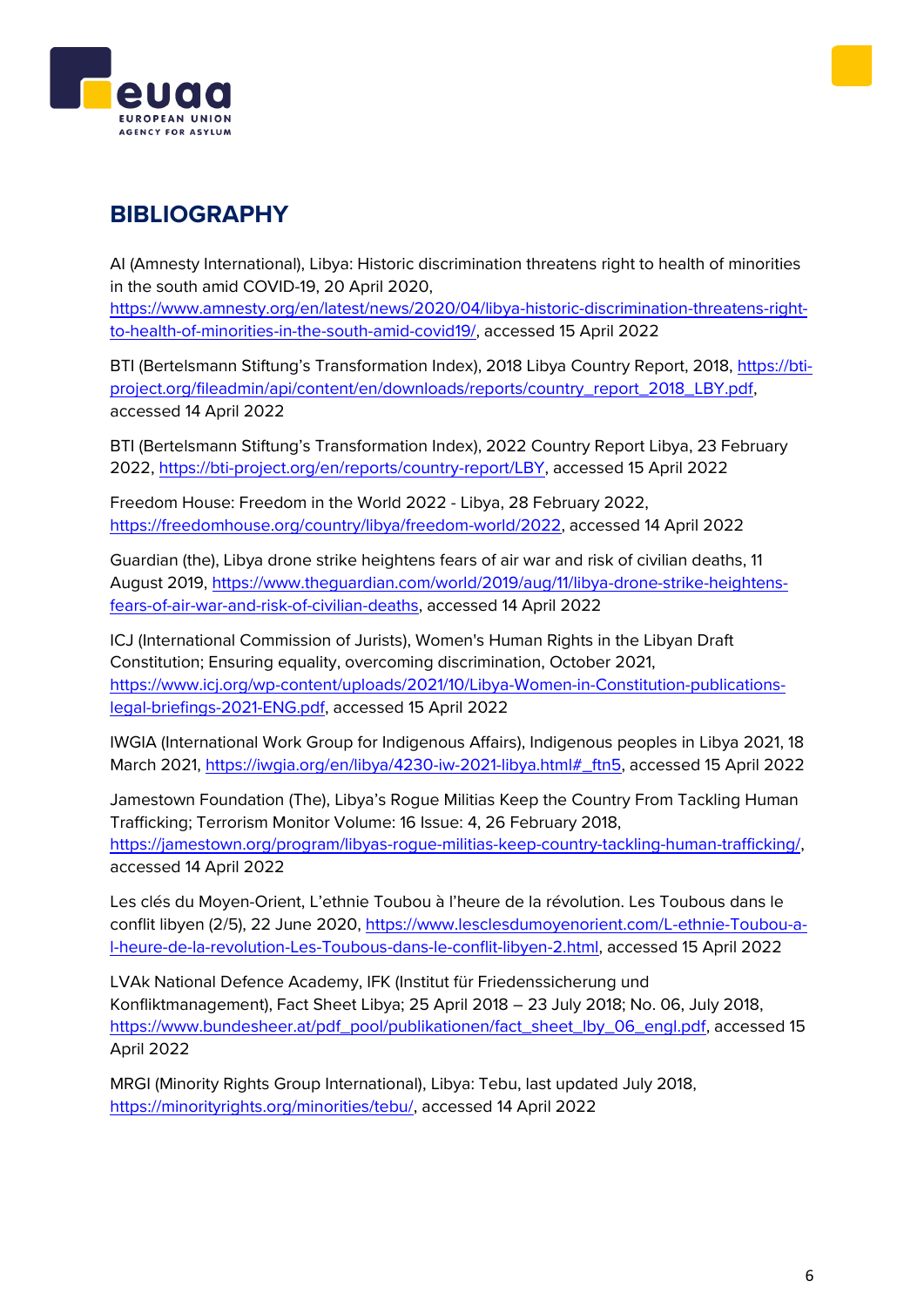Netherlands Ministry of Foreign Affairs: Country of origin information report on Libya, June 2020, [https://www.government.nl/documents/directives/2020/06/30/country-of-origin](https://www.government.nl/documents/directives/2020/06/30/country-of-origin-information-report-on-libya-june-2020)[information-report-on-libya-june-2020,](https://www.government.nl/documents/directives/2020/06/30/country-of-origin-information-report-on-libya-june-2020) accessed 15 April 2022

REACH Initiative, 2018 Multi-Sector Needs Assessment, 5 February 2019, [https://reliefweb.int/sites/reliefweb.int/files/resources/reach\\_lby\\_report\\_msna\\_february\\_2019](https://reliefweb.int/sites/reliefweb.int/files/resources/reach_lby_report_msna_february_2019_0.pdf) [\\_0.pdf,](https://reliefweb.int/sites/reliefweb.int/files/resources/reach_lby_report_msna_february_2019_0.pdf) accessed 18 April 2022

REACH Initiative, Libya; Ubari Area-Based Assessment (ABA); August 2021, August 2021, [https://www.impact-repository.org/document/reach/484f3549/REACH\\_LBY\\_Report\\_ABA-](https://www.impact-repository.org/document/reach/484f3549/REACH_LBY_Report_ABA-Ubari_August-2021_EN.pdf)[Ubari\\_August-2021\\_EN.pdf,](https://www.impact-repository.org/document/reach/484f3549/REACH_LBY_Report_ABA-Ubari_August-2021_EN.pdf) accessed 13 April 2022

Reuters, Drone strike on town in southern Libya kills at least 43: official, 5 August 2019, [https://www.reuters.com/article/us-libya-security-idUSKCN1UV144,](https://www.reuters.com/article/us-libya-security-idUSKCN1UV144) accessed 15 April 2022

UN (United Nations) Human Rights Council, Report of the Independent Fact-Finding Mission on Libya, 1 October 2021, available at [https://reliefweb.int/sites/reliefweb.int/files/resources/A-](https://reliefweb.int/sites/reliefweb.int/files/resources/A-HRC-48-83-AUV-EN.pdf)[HRC-48-83-AUV-EN.pdf,](https://reliefweb.int/sites/reliefweb.int/files/resources/A-HRC-48-83-AUV-EN.pdf) accessed 15 April 2022

UN (United Nations) Human Rights Council, Summary of Stakeholders' submissions on Libya; Report of the Office of the United Nations High Commissioner for Human Rights [A/HRC/WG.6/36/LBY/3], 28 February 2020, [url](https://digitallibrary.un.org/record/3863476)

UN (United Nations) Security Council, 'United Nations Support Mission in Libya – Report of the Secretary-General' 24 August 2018, [https://unsmil.unmissions.org/sites/default/files/sg-report](https://unsmil.unmissions.org/sites/default/files/sg-report-on-unsmil_s_2018_780_e.pdf)[on-unsmil\\_s\\_2018\\_780\\_e.pdf,](https://unsmil.unmissions.org/sites/default/files/sg-report-on-unsmil_s_2018_780_e.pdf) accessed 15 April 2022

UN (United Nations) Security Council, United Nations Support Mission in Libya – Report of the Secretary-General' [S/2018/780], 7 May 2018, available at [https://digitallibrary.un.org/record/3863476,](https://digitallibrary.un.org/record/3863476) accessed 19April 2022

UN (United Nations) Security Council, United Nations Support Mission in Libya; Report of the Secretary-General [S/2019/682], 26 August 2019, [https://www.securitycouncilreport.org/atf/cf/%7B65BFCF9B-6D27-4E9C-8CD3-](https://www.securitycouncilreport.org/atf/cf/%7B65BFCF9B-6D27-4E9C-8CD3-CF6E4FF96FF9%7D/s_2019_682.pdf) [CF6E4FF96FF9%7D/s\\_2019\\_682.pdf,](https://www.securitycouncilreport.org/atf/cf/%7B65BFCF9B-6D27-4E9C-8CD3-CF6E4FF96FF9%7D/s_2019_682.pdf) accessed 18 April 2022

UN (United Nations) Security Council: Final report of the Panel of Experts on Libya established pursuant to Security Council resolution 1973 (2011) [S/2019/914], 9 December 2019, available at [https://digitallibrary.un.org/record/3838591,](https://digitallibrary.un.org/record/3838591) accessed 17 April 2022

UNOCHA (United Nations Office for the Coordination of Humanitarian Affairs), Libya: Communal Violence in Murzuq - Flash Update (As of 30 August 2019), 30 August 2019, available at

[https://reliefweb.int/sites/reliefweb.int/files/resources/20190830\\_Murzuq%20Flash%20Update](https://reliefweb.int/sites/reliefweb.int/files/resources/20190830_Murzuq%20Flash%20Update%20FINAL.pdf) [%20FINAL.pdf,](https://reliefweb.int/sites/reliefweb.int/files/resources/20190830_Murzuq%20Flash%20Update%20FINAL.pdf) accessed 18 April 2022

UNOCHA (United Nations Office for the Coordination of Humanitarian Affairs), Libya Humanitarian Needs Overview 2021 (December 2020) , December 2020,